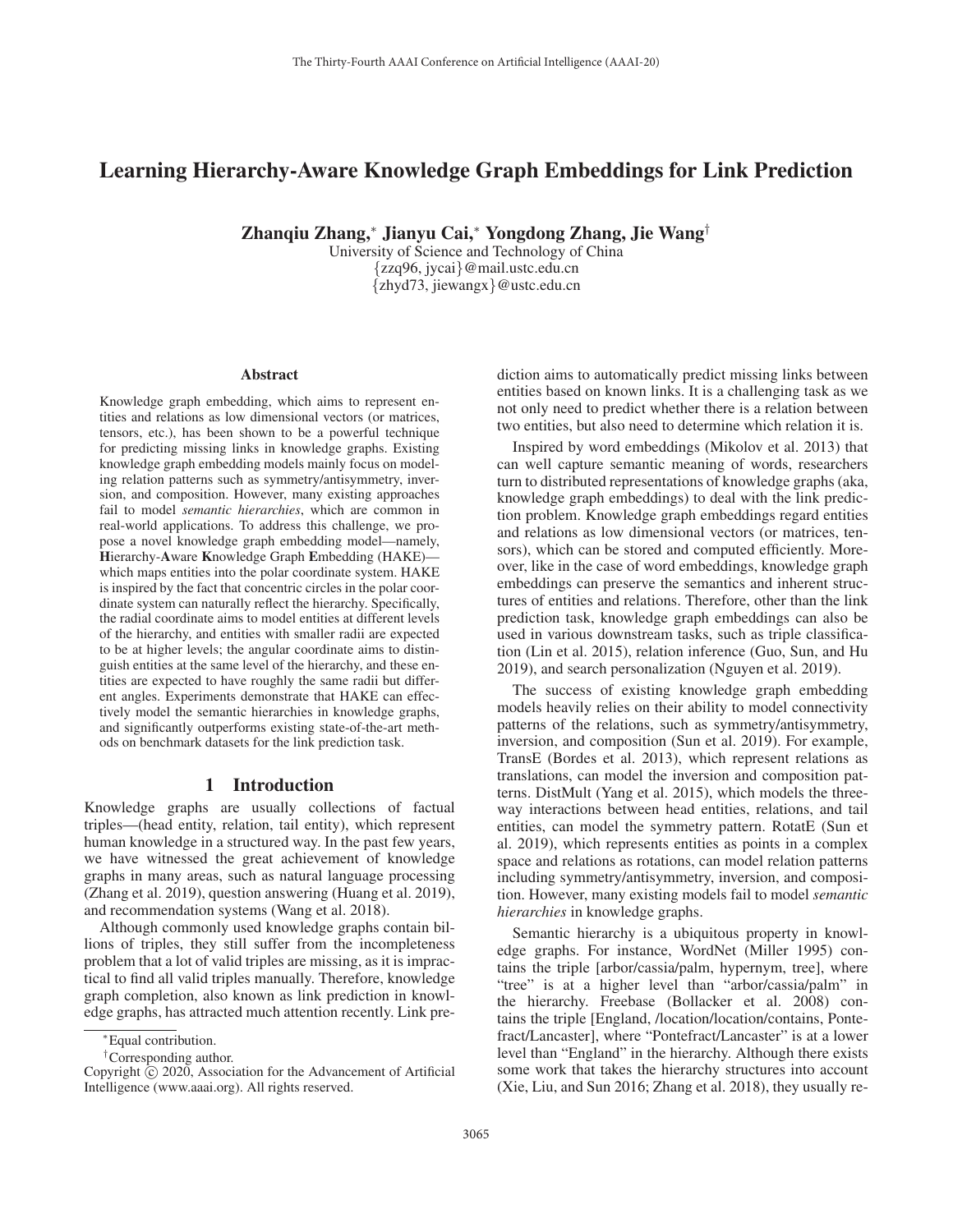quire additional data or process to obtain the hierarchy information. Therefore, it is still challenging to find an approach that is capable of modeling the semantic hierarchy automatically and effectively.

In this paper, we propose a novel knowledge graph embedding model—namely, Hierarchy-Aware Knowledge Graph Embedding (HAKE). To model the semantic hierarchies, HAKE is expected to distinguish entities in two categories: (a) at different levels of the hierarchy; (b) at the same level of the hierarchy. Inspired by the fact that entities that have the hierarchical properties can be viewed as a tree, we can use the depth of a node (entity) to model different levels of the hierarchy. Thus, we use modulus information to model entities in the category (a), as the size of moduli can reflect the depth. Under the above settings, entities in the category (b) will have roughly the same modulus, which is hard to distinguish. Inspired by the fact that the points on the same circle can have different phases, we use phase information to model entities in the category (b). Combining the modulus and phase information, HAKE maps entities into the polar coordinate system, where the radial coordinate corresponds to the modulus information and the angular coordinate corresponds to the phase information. Experiments show that our proposed HAKE model can not only clearly distinguish the semantic hierarchies of entities, but also significantly and consistently outperform several state-of-the-art methods on the benchmark datasets.

Notations Throughout this paper, we use lower-case letters  $h, r$ , and  $t$  to represent head entities, relations, and tail entities, respectively. The triplet  $(h, r, t)$  denotes a fact in knowledge graphs. The corresponding boldface lower-case letters h, r and t denote the embeddings (vectors) of head entities, relations, and tail entities. The  $i$ -th entry of a vector **h** is denoted as  $[\mathbf{h}]_i$ . Let k denote the embedding dimension.

Let  $\circ$  :  $\mathbb{R}^n \times \mathbb{R}^n \to \mathbb{R}^n$  denote the Hadamard product between two vectors, that is,

$$
[\mathbf{a} \circ \mathbf{b}]_i = [\mathbf{a}]_i \cdot [\mathbf{b}]_i,
$$

and  $\|\cdot\|_1$ ,  $\|\cdot\|_2$  denote the  $\ell_1$  and  $\ell_2$  norm, respectively.

# 2 Related Work

In this section, we will describe the related work and the key differences between them and our work in two aspects—the model category and the way to model hierarchy structures in knowledge graphs.

#### Model Category

Roughly speaking, we can divide knowledge graph embedding models into three categories—translational distance models, bilinear models, and neural network based models. Table 1 exhibits several popular models.

Translational distance models describe relations as translations from source entities to target entities. TransE (Bordes et al. 2013) supposes that entities and relations satisfy  $\mathbf{h} + \mathbf{r} \approx \mathbf{t}$ , where  $\mathbf{h}, \mathbf{r}, \mathbf{t} \in \mathbb{R}^n$ , and defines the corresponding score function as  $f_r(\mathbf{h}, \mathbf{t}) = -\|\mathbf{h}+\mathbf{r}-\mathbf{t}\|_{1/2}$ . However, TransE does not perform well on 1-N, N-1 and N-N relations (Wang et al. 2014). TransH (Wang et al. 2014) overcomes the many-to-many relation problem by allowing entities to have distinct representations given different relations. The score function is defined as  $f_r(\mathbf{h}, \mathbf{t}) = -\|\mathbf{h}_{\perp}+\mathbf{r}-\mathbf{t}_{\perp}\|_2$ , where  $\mathbf{h}_{\perp}$  and  $\mathbf{t}_{\perp}$  are the projections of entities onto relationspecific hyperplanes. ManifoldE (Xiao, Huang, and Zhu 2016) deals with many-to-many problems by relaxing the hypothesis  $\mathbf{h} + \mathbf{r} \approx \mathbf{t}$  to  $\|\mathbf{h} + \mathbf{r} - \mathbf{t}\|^2_2 \approx \theta_r^2$  for each valid triple. In this way, the candidate entities can lie on a manitriple. In this way, the candidate entities can lie on a manifold instead of exact point. The corresponding score function is defined as  $f_r(\mathbf{h}, \mathbf{t}) = -(||\mathbf{h} + \mathbf{r} - \mathbf{t}||_2^2 - \theta_r^2)^2$ . More recently, to better model symmetric and antisymmetric relations Roto better model symmetric and antisymmetric relations, RotatE (Sun et al. 2019) defines each relation as a rotation from source entities to target entities in a complex vector space. The score function is defined as  $f_r(\mathbf{h}, \mathbf{t}) = -\|\mathbf{h} \circ \mathbf{r} - \mathbf{t}\|_1$ , where **h**, **r**, **t**  $\in \mathbb{C}^k$  and  $|[\mathbf{r}]_i| = 1$ .

Bilinear models product-based score functions to match latent semantics of entities and relations embodied in their vector space representations. RESCAL (Nickel, Tresp, and Kriegel 2011) represents each relation as a full rank matrix, and defines the score function as  $f_r(\mathbf{h}, \mathbf{t}) = \mathbf{h}^\top \mathbf{M}_r \mathbf{t}$ , which can also be seen as a bilinear function. As full rank matrices are prone to overfitting, recent works turn to make additional assumptions on  $M_r$ . For example, DistMult (Yang et al. 2015) assumes  $M_r$  to be a diagonal matrix, and ANAL-OGY (Liu, Wu, and Yang 2017) supposes that  $M_r$  is normal. However, these over-simplified models are usually less expressive and not powerful enough for general knowledge graphs. Differently, ComplEx (Trouillon et al. 2016) extends DistMult by introducing complex-valued embeddings to better model asymmetric and inverse relations. HolE (Nickel, Rosasco, and Poggio 2016) combines the expressive power of RESCAL with the efficiency and simplicity of DistMult by using the circular correlation operation.

Neural network based models have received greater attention in recent years. For example, MLP (Dong et al. 2014) and NTN (Socher et al. 2013) use a fully connected neural network to determine the scores of given triples. ConvE (Dettmers et al. 2018) and ConvKB (Nguyen et al. 2018) employ convolutional neural networks to define score functions. Recently, graph convolutional networks are also introduced, as knowledge graphs obviously have graph structures (Schlichtkrull et al. 2018).

Our proposed model HAKE belongs to the translational distance models. More specifically, HAKE shares similarities with RotatE (Sun et al. 2019), in which the authors claim that they use both modulus and phase information. However, there exist two major differences between RotatE and HAKE. Detailed differences are as follows.

- (a) The aims are different. RotatE aims to model the relation patterns including symmetry/antisymmetry, inversion, and composition. HAKE aims to model the semantic hierarchy, while it can also model all the relation patterns mentioned above.
- (b) The ways to use modulus information are different. RotatE models relations as rotations in the complex space, which encourages two linked entities to have the same modulus, no matter what the relation is. The different moduli in RotatE come from the inaccuracy in training.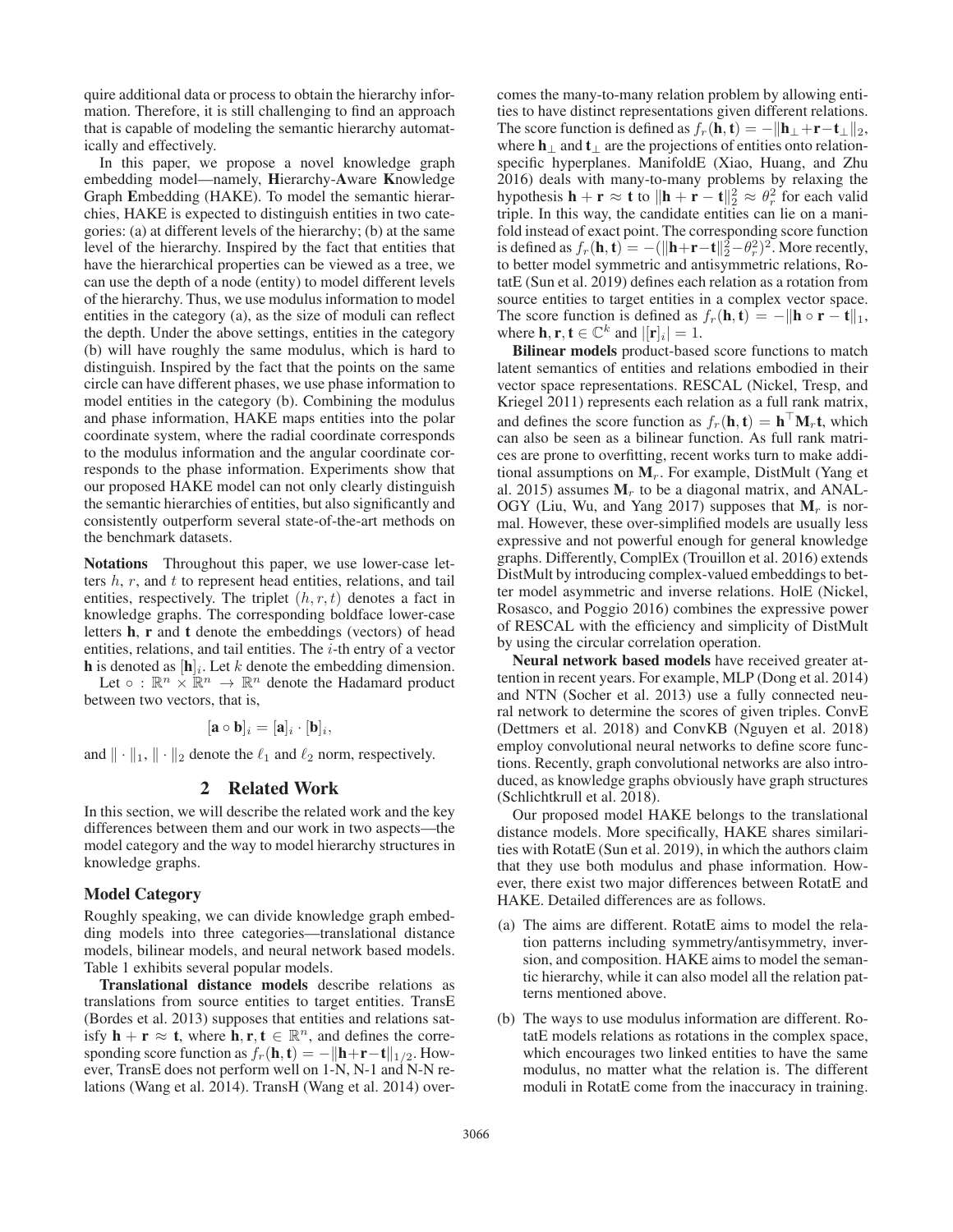Table 1: Details of several knowledge graph embedding models, where ◦ denotes the Hadamard product, f denotes a activation function,  $*$  denotes 2D convolution, and  $\omega$  denotes a filter in convolutional layers.  $\overline{\cdot}$  denotes conjugate for complex vectors in ComplEx model and 2D reshaping for real vectors in ConvE model.

| Model                                    | <b>Score Function</b> $f_r(\mathbf{h}, \mathbf{t})$                                                                          | <b>Parameters</b>                                                                                                                                                            |
|------------------------------------------|------------------------------------------------------------------------------------------------------------------------------|------------------------------------------------------------------------------------------------------------------------------------------------------------------------------|
| TransE (Bordes et al. 2013)              | $-\ \mathbf{h}+\mathbf{r}-\mathbf{t}\ _{1/2}$                                                                                | $\mathbf{h}, \mathbf{r}, \mathbf{t} \in \mathbb{R}^k$                                                                                                                        |
| TransR $(Lin et al. 2015)$               | $-\ \mathbf{M}_r\mathbf{h}+\mathbf{r}-\mathbf{M}_r\mathbf{t}\ _2$                                                            | $\mathbf{h}, \mathbf{t} \in \mathbb{R}^d, r \in \mathbb{R}^k, \mathbf{M}_r \in \mathbb{R}^{k \times d}$                                                                      |
| ManifoldE (Xiao, Huang, and Zhu 2016)    | $-(\ \mathbf{h}+\mathbf{r}-\mathbf{t}\ _2^2-\theta_r^2)^2$                                                                   | $\mathbf{h}, \mathbf{r}, \mathbf{t} \in \mathbb{R}^k$                                                                                                                        |
| RotatE (Sun et al. 2019)                 | $-\ \mathbf{h} \circ \mathbf{r} - \mathbf{t}\ _2$                                                                            | $\mathbf{h}, \mathbf{r}, \mathbf{t} \in \mathbb{C}^k,  r_i  = 1$                                                                                                             |
| RESCAL (Nickel, Tresp, and Kriegel 2011) | $\mathbf{h}^\top \mathbf{M}_r \mathbf{t}$                                                                                    | $\mathbf{h}, \mathbf{t} \in \mathbb{R}^k, \mathbf{M}_r \in \mathbb{R}^{k \times k}$                                                                                          |
| DistMult (Yang et al. 2015)              | $\mathbf{h}^{\top}$ diag(r)t                                                                                                 | $\mathbf{h}, \mathbf{r}, \mathbf{t} \in \mathbb{R}^k$                                                                                                                        |
| ComplEx (Trouillon et al. 2016)          | $Re(h^{\top}diag(r)\bar{t})$                                                                                                 | $\mathbf{h}, \mathbf{r}, \mathbf{t} \in \mathbb{C}^k$                                                                                                                        |
| ConvE (Dettmers et al. 2018)             | $f(\text{vec}(f([\bar{\mathbf{r}}, \bar{\mathbf{h}}] * \omega))\mathbf{W})\mathbf{t}$                                        | $\mathbf{h}, \mathbf{r}, \mathbf{t} \in \mathbb{R}^k$                                                                                                                        |
| <b>HAKE</b>                              | $-\ \mathbf{h}_m \circ \mathbf{r}_m - \mathbf{t}_m\ _2 - \lambda \ \sin((\mathbf{h}_p + \mathbf{r}_p - \mathbf{t}_p)/2)\ _1$ | $\mathbf{h}_m, \mathbf{t}_m \in \mathbb{R}^k$ , $\mathbf{r}_m \in \mathbb{R}_+^k$ ,<br>$\mathbf{h}_p, \mathbf{r}_p, \mathbf{t}_p \in [0, 2\pi)^k, \, \lambda \in \mathbb{R}$ |

Instead, HAKE explicitly models the modulus information, which significantly outperforms RotatE in distinguishing entities at different levels of the hierarchy.

#### The Ways to Model Hierarchy Structures

Another related problem is how to model hierarchy structures in knowledge graphs. Some recent work considers the problem in different ways. Li et al. (2016) embed entities and categories jointly into a semantic space and designs models for the concept categorization and dataless hierarchical classification tasks. Zhang et al. (2018) use clustering algorithms to model the hierarchical relation structures. Xie, Liu, and Sun (2016) proposed TKRL, which embeds the type information into knowledge graph embeddings. That is, TKRL requires additional hierarchical type information for entities.

Different from the previous work, our work

- (a) considers the link prediction task, which is a more common task for knowledge graph embeddings;
- (b) can automatically learn the semantic hierarchy in knowledge graphs without using clustering algorithms;
- (c) does not require any additional information other than the triples in knowledge graphs.

## 3 The Proposed HAKE

In this section, we introduce our proposed model HAKE. We first introduce two categories of entities that reflect the semantic hierarchies in knowledge graphs. Afterwards, we introduce our proposed HAKE that can model entities in both of the categories.

#### Two Categories of Entities

To model the semantic hierarchies of knowledge graphs, a knowledge graph embedding model must be capable of distinguishing entities in the following two categories.

(a) Entities at different levels of the hierarchy. For example, "mammal" and "dog", "run" and "move".

(b) Entities at the same level of the hierarchy. For example, "rose" and "peony", "truck" and "lorry".

#### Hierarchy-Aware Knowledge Graph Embedding

To model both of the above categories, we propose a hierarchy-aware knowledge graph embedding model— HAKE. HAKE consists of two parts—the modulus part and the phase part—which aim to model entities in the two different categories, respectively. Figure 1 gives an illustration of the proposed model.

To distinguish embeddings in the different parts, we use  $e_m$  (e can be h or t) and  $r_m$  to denote the entity embedding and relation embedding in the modulus part, and use  $e_p$  (e can be **h** or **t**) and  $\mathbf{r}_p$  to denote the entity embedding and relation embedding in the phase part.

The modulus part aims to model the entities at different levels of the hierarchy. Inspired by the fact that entities that have hierarchical property can be viewed as a tree, we can use the depth of a node (entity) to model different levels of the hierarchy. Therefore, we use modulus information to model entities in the category (a), as moduli can reflect the depth in a tree. Specifically, we regard each entry of  $\mathbf{h}_m$  and  $\mathbf{t}_m$ , that is,  $[\mathbf{h}_m]_i$  and  $[\mathbf{t}_m]_i$ , as a modulus, and regard each entry of  $\mathbf{r}_m$ , that is,  $[\mathbf{r}]_i$ , as a scaling transformation between two moduli. We can formulate the modulus part as follows:

 $\mathbf{h}_m \circ \mathbf{r}_m = \mathbf{t}_m$ , where  $\mathbf{h}_m, \mathbf{t}_m \in \mathbb{R}^k$ , and  $\mathbf{r}_m \in \mathbb{R}^k_+$ .

The corresponding distance function is:

$$
d_{r,m}(\mathbf{h}_m, \mathbf{t}_m) = \|\mathbf{h}_m \circ \mathbf{r}_m - \mathbf{t}_m\|_2.
$$

Note that we allow the entries of entity embeddings to be negative but restrict the entries of relation embeddings to be positive. This is because that the signs of entity embeddings can help us to predict whether there exists a relation between two entities. For example, if there exists a relation  $r$  between h and  $t_1$ , and no relation between h and  $t_2$ , then  $(h, r, t_1)$  is a positive sample and  $(h, r, t_2)$  is a negative sample. Our goal is to minimize  $d_r(\mathbf{h}_m, \mathbf{t}_{1,m})$  and maximize  $d_r(\mathbf{h}_m, \mathbf{t}_{2,m})$ , so as to make a clear distinction between positive and negative samples. For the positive sample,  $[\mathbf{h}]_i$  and  $[\mathbf{t}_1]_i$  tend to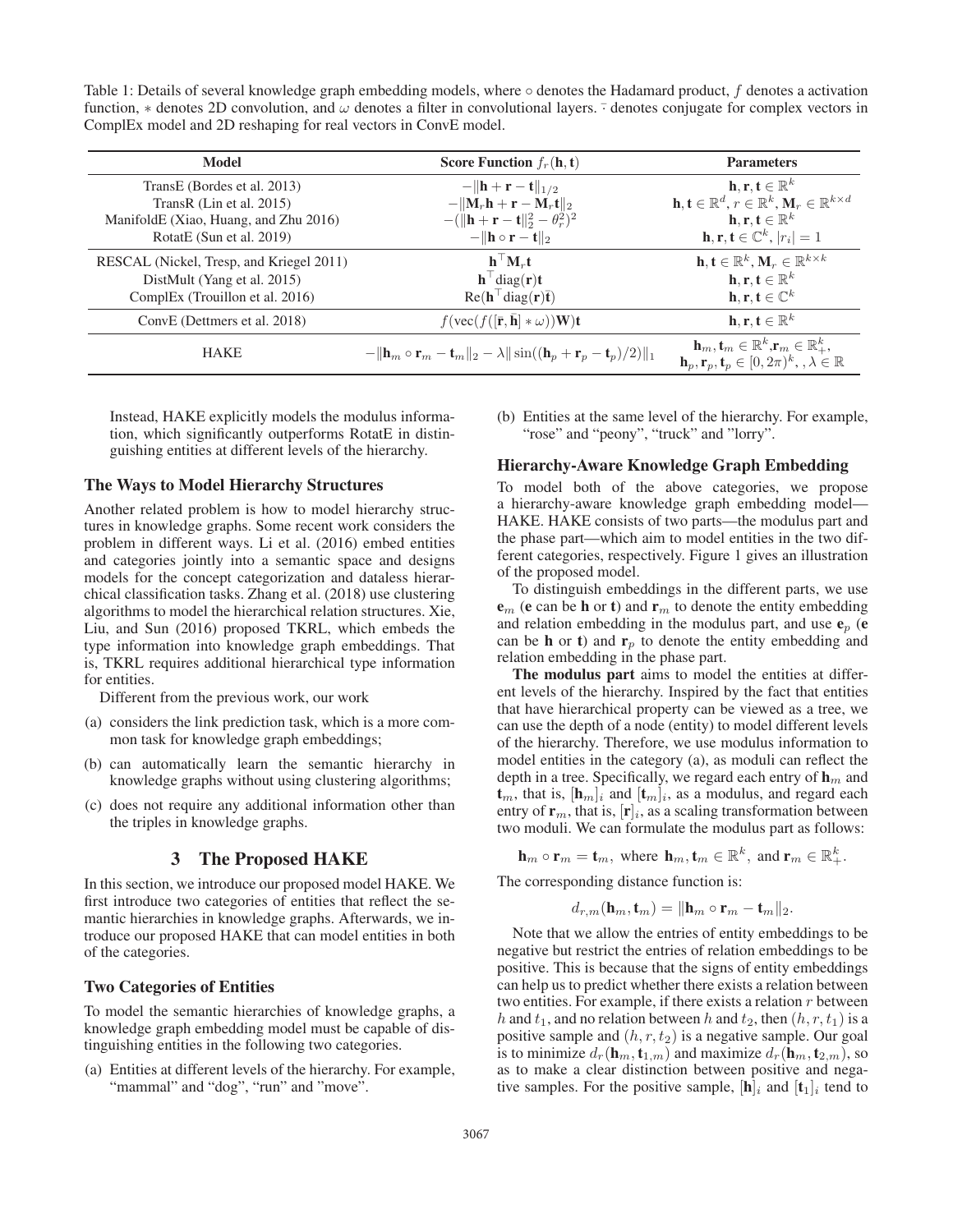

Figure 1: Simple illustration of HAKE. In a polar coordinate system, the radial coordinate aims to model entities at different levels of the hierarchy, and the angular coordinate aims to distinguish entities at the same level of the hierarchy.

share the same sign, as  $[\mathbf{r}_m]_i > 0$ . For the negative sample, the signs of  $[\mathbf{h}_m]_i$  and  $[\mathbf{t}_{2,m}]_i$  can be different if we initialize their signs randomly. In this way,  $d_r(\mathbf{h}_m, \mathbf{t}_{2,m})$  is more likely to be larger than  $d_r(\mathbf{h}_m, \mathbf{t}_{1,m})$ , which is exactly what we desire.

Further, we can expect the entities at higher levels of the hierarchy to have smaller modulus, as these entities are more close to the root of the tree.

If we use only the modulus part to embed knowledge graphs, then the entities in the category (b) will have the same modulus. Moreover, suppose that  $r$  is a relation that reflects the same semantic hierarchy, then  $[r]_i$  will tend to be one, as  $h \circ r \circ r = h$  holds for all h. Hence, embeddings of the entities in the category (b) tend to be the same, which makes it hard to distinguish these entities. Therefore, a new module is required to model the entities in the category (b).

The phase part aims to model the entities at the same level of the semantic hierarchy. Inspired by the fact that points on the same circle (that is, have the same modulus) can have different phases, we use phase information to distinguish entities in the category (b). Specifically, we regard each entry of  $\mathbf{h}_p$  and  $\mathbf{t}_p$ , that is,  $[\mathbf{h}_p]_i$  and  $[\mathbf{t}_p]_i$  as a phase, and regard each entry of  $\mathbf{r}_p$ , that is,  $[\mathbf{r}_p]_i$ , as a phase transformation. We can formulate the phase part as follows:

$$
(\mathbf{h}_p + \mathbf{r}_p) \text{mod} 2\pi = \mathbf{t}_p
$$
, where  $\mathbf{h}_p, \mathbf{r}_p, \mathbf{t}_p \in [0, 2\pi)^k$ .

The corresponding distance function is:

$$
d_{r,p}(\mathbf{h}_p, \mathbf{t}_p) = ||\sin((\mathbf{h}_p + \mathbf{r}_p - \mathbf{t}_p)/2)||_1,
$$

where  $sin(·)$  is an operation that applies the sine function to each element of the input. Note that we use a sine function to measure the distance between phases instead of using  $\|\mathbf{h}_p + \mathbf{r}_p - \mathbf{t}_p\|_1$ , as phases have periodic characteristic. This distance function shares the same formulation with that of pRotatE (Sun et al. 2019).

Combining the modulus part and the phase part, HAKE maps entities into the polar coordinate system, where the radial coordinate and the angular coordinates correspond to the modulus part and the phase part, respectively. That is, HAKE maps an entity h to  $[\mathbf{h}_m; \mathbf{h}_p]$ , where  $\mathbf{h}_m$  and  $\mathbf{h}_p$  are generated by the modulus part and the phase part, respectively, and  $[\cdot; \cdot]$  denotes the concatenation of two vectors. Obviously,  $([h_m]_i, [h_n]_i)$  is a 2D point in the polar coordinate system. Specifically, we formulate HAKE as follows:

$$
\begin{cases}\n\mathbf{h}_m \circ \mathbf{r}_m = \mathbf{t}_m, \text{ where } \mathbf{h}_m, \mathbf{t}_m \in \mathbb{R}^k, \mathbf{r}_m \in \mathbb{R}_+^k, \\
(\mathbf{h}_p + \mathbf{r}_p) \mod 2\pi = \mathbf{t}_p, \text{ where } \mathbf{h}_p, \mathbf{t}_p, \mathbf{r}_p \in [0, 2\pi)^k.\n\end{cases}
$$

The distance function of HAKE is:

$$
d_r(\mathbf{h}, \mathbf{t}) = d_{r,m}(\mathbf{h}_m, \mathbf{t}_m) + \lambda d_{r,p}(\mathbf{h}_p, \mathbf{t}_p),
$$

where  $\lambda \in \mathbb{R}$  is a parameter that learned by the model. The corresponding score function is

$$
f_r(\mathbf{h}, \mathbf{t}) = d_r(\mathbf{h}, \mathbf{t}) = -d_{r,m}(\mathbf{h}, \mathbf{t}) - \lambda d_{r,p}(\mathbf{h}, \mathbf{t}).
$$

 $f_r(\mathbf{h}, \mathbf{t}) = d_r(\mathbf{h}, \mathbf{t}) = -d_{r,m}(\mathbf{h}, \mathbf{t}) - \lambda d_{r,p}(\mathbf{h}, \mathbf{t}).$ <br>When two entities have the same moduli, then the modulus part  $d_{r,m}(\mathbf{h}_m, \mathbf{t}_m) = 0$ . However, the phase part  $d_{r,p}(\mathbf{h}_p, \mathbf{t}_p)$  can be very different. By combining the modulus part and the phase part, HAKE can model the entities in both the category (a) and the category (b). Therefore, HAKE can model semantic hierarchies of knowledge graphs.

When evaluating the models, we find that adding a mixture bias to  $d_{r,m}(\mathbf{h}, \mathbf{t})$  can help to improve the performance of HAKE. The modified  $d_{r,m}(\mathbf{h}, \mathbf{t})$  is given by:

$$
d'_{r,m}(\mathbf{h},\mathbf{t})=\|\mathbf{h}_m\circ\mathbf{r}_m+(\mathbf{h}_m+\mathbf{t}_m)\circ\mathbf{r}'_m-\mathbf{t}_m\|_2,
$$

where  $0 < r'_m < 1$  is a vector that have the same dimension with  $\mathbf{r}_m$ . Indeed, the above distance function is equivalent to with  $\mathbf{r}_m$ . Indeed, the above distance function is equivalent to

$$
d'_{r,m}(\mathbf{h}, \mathbf{t}) = \|\mathbf{h}_m \circ ((1 - \mathbf{r}'_m)/(\mathbf{r}_m + \mathbf{r}'_m)) - \mathbf{t}_m\|_2,
$$

where / denotes the element-wise division operation. If we let  $\mathbf{r}_m \leftarrow (1 - \mathbf{r}'_m)/( \mathbf{r}_m + \mathbf{r}'_m)$ , then the modified distance<br>function is exactly the same as the original one when comfunction is exactly the same as the original one when compare the distances of different entity pairs. For notation convenience, we still use  $d_{r,m}(\mathbf{h}, \mathbf{t}) = ||\mathbf{h}_m \circ \mathbf{r}_m - \mathbf{t}_m||_2$  to represent the modulus part. We will conduct ablation studies on the bias in the experiment section.

### Loss Function

To train the model, we use the negative sampling loss functions with self-adversarial training (Sun et al. 2019):

$$
L = -\log \sigma(\gamma - d_r(\mathbf{h}, \mathbf{t}))
$$
  
-
$$
\sum_{i=1}^n p(h'_i, r, t'_i) \log \sigma(d_r(\mathbf{h}'_i, \mathbf{t}'_i) - \gamma),
$$

where  $\gamma$  is a fixed margin,  $\sigma$  is the sigmoid function, and  $(h'_i, r, t'_i)$  is the *i*th negative triple. Moreover,

$$
p(h'_j, r, t'_j | \{(h_i, r_i, t_i)\}) = \frac{\exp \alpha f_r(\mathbf{h}'_j, \mathbf{t}'_j)}{\sum_i \exp \alpha f_r(\mathbf{h}'_i, \mathbf{t}'_i)}
$$
  
is the probability distribution of sampling negative triples,

where  $\alpha$  is the temperature of sampling.

### 4 Experiments and Analysis

This section is organized as follows. First, we introduce the experimental settings in detail. Then, we show the effectiveness of our proposed model on three benchmark datasets. Finally, we analyze the embeddings generated by HAKE, and show the results of ablation studies. The code of HAKE is available on GitHub at https://github.com/ MIRALab-USTC/KGE-HAKE.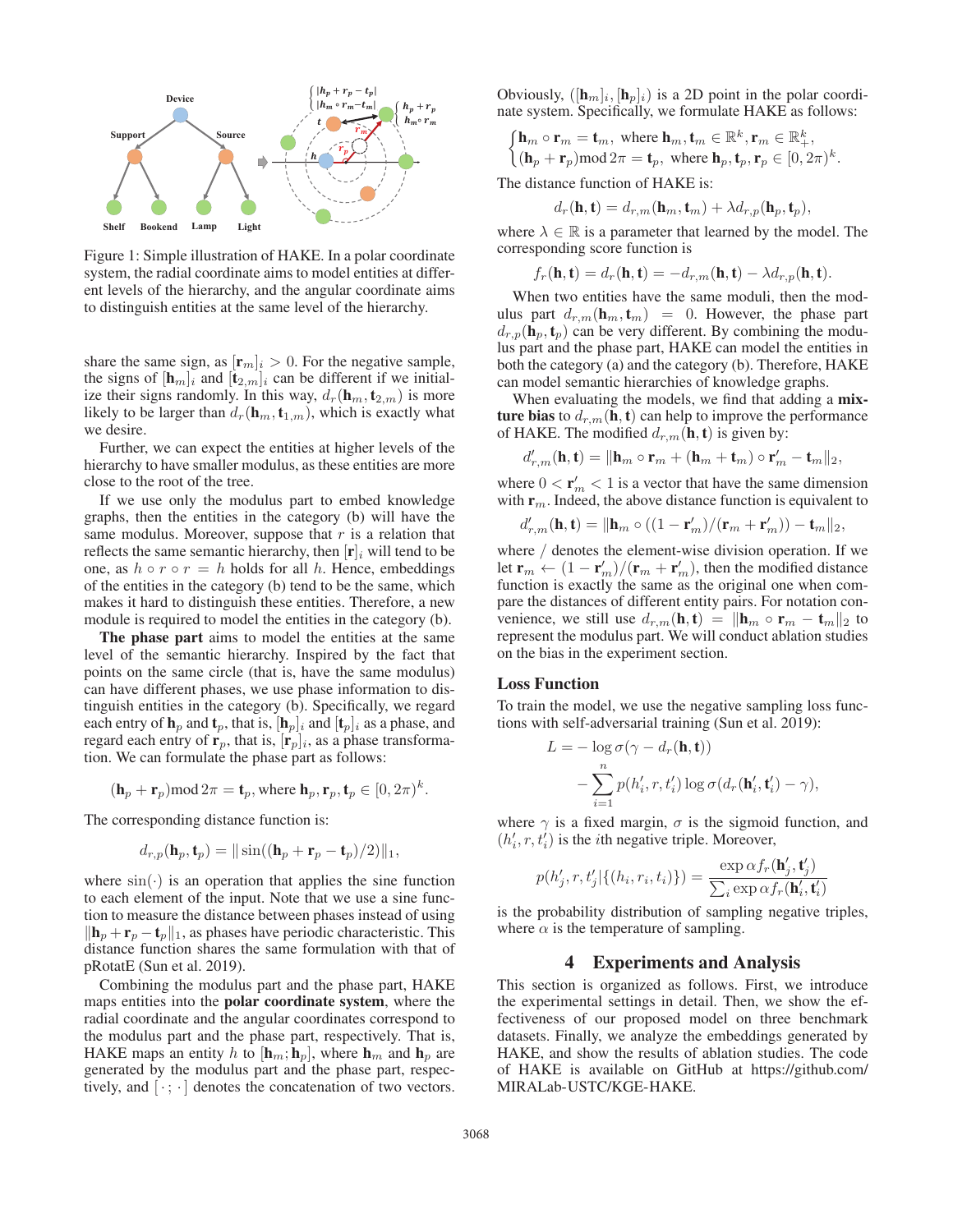# Experimental Settings

We evaluate our proposed models on three commonly used knowledge graph datasets—WN18RR (Toutanova and Chen 2015), FB15k-237 (Dettmers et al. 2018), and YAGO3-10 (Mahdisoltani, Biega, and Suchanek 2013). Details of these datasets are summarized in Table 2.

WN18RR, FB15k-237, and YAGO3-10 are subsets of WN18 (Bordes et al. 2013), FB15k (Bordes et al. 2013), and YAGO3 (Mahdisoltani, Biega, and Suchanek 2013), respectively. As pointed out by Toutanova and Chen (2015) and Dettmers et al. (2018), WN18 and FB15k suffer from the test set leakage problem. One can attain the state-of-the-art results even using a simple rule based model. Therefore, we use WN18RR and FB15k-237 as the benchmark datasets.

Evaluation Protocol Following Bordes et al. (2013), for each triple  $(h, r, t)$  in the test dataset, we replace either the head entity  $h$  or the tail entity  $t$  with each candidate entity to create a set of candidate triples. We then rank the candidate triples in descending order by their scores. It is worth noting that we use the "Filtered" setting as in Bordes et al. (2013), which does not take any existing valid triples into accounts at ranking. We choose Mean Reciprocal Rank (MRR) and Hits at N (H@N) as the evaluation metrics. Higher MRR or H@N indicate better performance.

Training Protocol We use Adam (Kingma and Ba 2015) as the optimizer, and use grid search to find the best hyperparameters based on the performance on the validation datasets. To make the model easier to train, we add an additional coefficient to the distance function, i.e.,  $d_r(\mathbf{h}, \mathbf{t}) =$  $\lambda_1 d_{r,m}(\mathbf{h}_m, \mathbf{t}_m) + \lambda_2 d_{r,p}(\mathbf{h}_p, \mathbf{t}_p)$ , where  $\lambda_1, \lambda_2 \in \mathbb{R}$ .

Baseline Model One may argue that the phase part is unnecessary, as we can distinguish entities in the category (b) by allowing  $[\mathbf{r}]_i$  to be negative. We propose a model—ModE that uses only the modulus part but allow  $[\mathbf{r}]_i < 0$ . Specifically, the distance function of ModE is

$$
d_r(\mathbf{h}, \mathbf{t}) = ||\mathbf{h} \circ \mathbf{r} - \mathbf{t}||_2, \text{where } \mathbf{h}, \mathbf{r}, \mathbf{t} \in \mathbb{R}^k.
$$

#### Main Results

In this part, we show the performance of our proposed models—HAKE and ModE—against existing state-of-theart methods, including TransE (Bordes et al. 2013), DistMult (Yang et al. 2015), ComplEx (Trouillon et al. 2016), ConvE (Dettmers et al. 2018), and RotatE (Sun et al. 2019).

Table 3 shows the performance of HAKE, ModE, and several previous models. Our baseline model ModE shares similar simplicity with TransE, but significantly outperforms it on all datasets. Surprisingly, ModE even outperforms more complex models such as DistMult, ConvE and Complex on all datasets, and beats the state-of-the-art model—RotatE on FB15k-237 and YAGO3-10 datasets, which demonstrates the great power of modulus information. Table 3 also shows that our HAKE significantly outperforms existing state-ofthe-art methods on all datasets.

WN18RR dataset consists of two kinds of relations: the symmetric relations such as \_similar\_to, which link entities in the category (b); other relations such as  $\textit{hypernym}$  and  $\mu$  member meronym, which link entities in the category (a). Actually, RotatE can model entities in the category (b) very

Table 2: Statistics of datasets. The symbols #E and #R denote the number of entities and relations, respectively. #TR, #VA, and #TE denote the size of train set, validation set, and test set, respectively.

| Dataset   | #E.     | #R  | #TR       | #VA    | #TE    |
|-----------|---------|-----|-----------|--------|--------|
| WN18RR    | 40.493  | 11  | 86,835    | 3.034  | 3.134  |
| FB15k-237 | 14.541  | 237 | 272.115   | 17.535 | 20,466 |
| YAGO3-10  | 123.182 | 37  | 1.079.040 | 5,000  | 5.000  |

well (Sun et al. 2019). However, HAKE gains a 0.021 higher MRR, a 2.4% higher H@1, and a 2.4% higher H@3 against RotatE, respectively. The superior performance of HAKE compared with RotatE implies that our proposed model can better model different levels in the hierarchy.

FB15k-237 dataset has more complex relation types and fewer entities, compared with WN18RR and YAGO3- 10. Although there are relations that reflect hierarchy in FB15k-237, there are also lots of relations, such as "/location/location/time zones" and "/film/film/prequel", that do not lead to hierarchy. The characteristic of this dataset accounts for why our proposed models doesn't outperform the previous state-of-the-art as much as that of WN18RR and YAGO3-10 datasets. However, the results also show that our models can gain better performance so long as there exists semantic hierarchies in knowledge graphs. As almost all knowledge graphs have such hierarchy structures, our model is widely applicable.

YAGO3-10 datasets contains entities with high relationspecific indegree (Dettmers et al. 2018). For example, the link prediction task (?, hasGender, male) has over 1000 true answers, which makes the task challenging. Fortunately, we can regard "male" as an entity at higher level of the hierarchy and the predicted head entities as entities at lower level. In this way, YAGO3-10 is a dataset that clearly has semantic hierarchy property, and we can expect that our proposed models is capable of working well on this dataset. Table 3 validates our expectation. Both ModE and HAKE significantly outperform the previous state-of-the-art. Notably, HAKE gains a 0.050 higher MRR, 6.0% higher H@1 and 4.6% higher H@3 than RotatE, respectively.

#### Analysis on Relation Embeddings

In this part, we first show that HAKE can effectively model the hierarchy structures by analyzing the moduli of relation embeddings. Then, we show that the phase part of HAKE can help us to distinguish entities at the same level of the hierarchy by analyzing the phases of relation embeddings.

In Figure 2, we plot the distribution histograms of moduli of six relations. These relations are drawn from WN18RR, FB15k-237, and YAGO3-10. Specifically, the relations in Figures 2a, 2c, 2e and 2f are drawn from WN18RR. The relation in Figure 2d is drawn from FB15k-237. The relation in Figure 2b is drawn from YAGO3-10. We divide the relations in Figure 2 into three groups.

(A) Relations in Figures 2c and 2d connect the entities at the same level of the semantic hierarchy;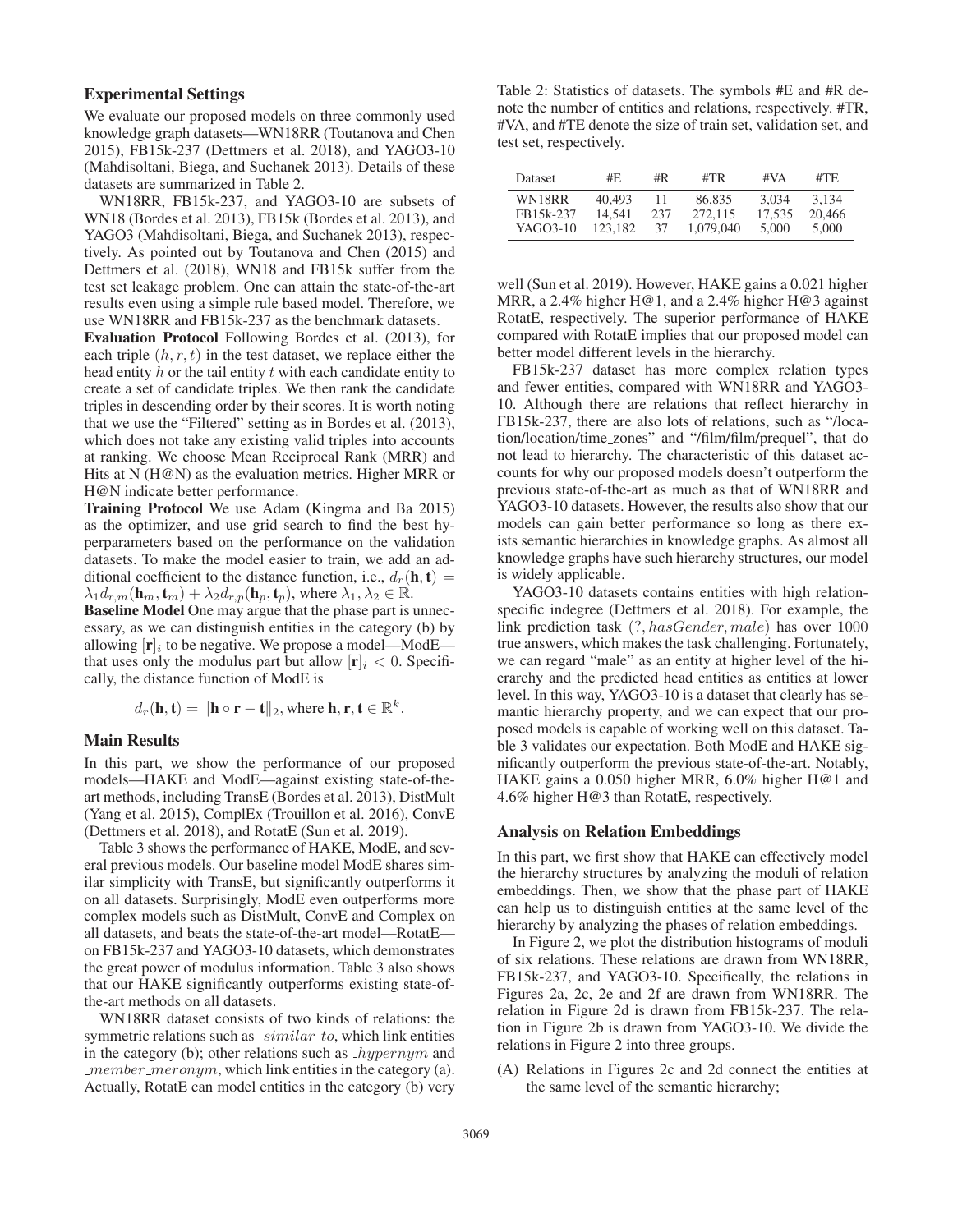|                 | WN18RR     |                          |      |      | FB15k-237  |      |      |      | YAGO3-10   |      |      |      |
|-----------------|------------|--------------------------|------|------|------------|------|------|------|------------|------|------|------|
|                 | <b>MRR</b> | H@1                      | H@3  | H@10 | <b>MRR</b> | H@1  | H@3  | H@10 | <b>MRR</b> | H@1  | H@3  | H@10 |
| TransE          | .226       | $\overline{\phantom{a}}$ |      | .501 | .294       |      |      | .465 | -          |      |      |      |
| <b>DistMult</b> | .43        | .39                      | .44  | .49  | .241       | .155 | .263 | .419 | .34        | .24  | .38  | .54  |
| ConvE           | .43        | .40                      | .44  | .52  | .325       | .237 | .356 | .501 | .44        | .35  | .49  | .62  |
| ComplEx         | .44        | .41                      | .46  | .51  | .247       | .158 | .275 | .428 | .36        | .26  | .40  | .55  |
| RotatE          | .476       | .428                     | .492 | .571 | .338       | .241 | .375 | .533 | .495       | .402 | .550 | .670 |
| ModE            | .472       | .427                     | .486 | .564 | .341       | .244 | .380 | .534 | .510       | .421 | .562 | .660 |
| <b>HAKE</b>     | .497       | .452                     | .516 | .582 | .346       | .250 | .381 | .542 | .545       | .462 | .596 | .694 |

Table 3: Evaluation results on WN18RR, FB15k-237 and YAGO3-10 datasets. Results of TransE and RotatE are taken from Nguyen et al. (2018) and Sun et al. (2019), respectively. Other results are taken from Dettmers et al. (2018).



Figure 2: Distribution histograms of moduli of some relations. The relations are drawn from WN18RR, FB15k-237 and YAGO3-10 dataset. The relation in (d) is */celebrities/celebrity/celebrity friends/celebrities/friendship/friend*. Let *friend* denote the relation for simplicity.

- (B) Relations in Figures 2a and 2b represent that tail entities are at higher levels than head entities of the hierarchy;
- (C) Relations in Figures 2e and 2f represent that tail entities are at lower levels than head entities of the hierarchy.

As described in the model description section, we expect entities at higher levels of the hierarchy to have small moduli. The experiments validate our expectation. For both ModE and HAKE, most entries of the relations in the group



Figure 3: Distribution histograms of phases of two relations that reflect the same hierarchy. The relations in Figure (a) and (b) are drawn from WN18RR and FB15k-237, respectively.

(A) take values around one, which leads to that the head entities and tail entities have approximately the same moduli. In the group (B), most entries of the relations take values less than one, which results in that the head entities have smaller moduli than the tail entities. The cases in the group (C) are contrary to that in the group (B). These results show that our model can capture the semantic hierarchies in knowledge graphs. Moreover, compared with ModE, the relation embeddings' moduli of HAKE have lower variances, which shows that HAKE can model hierarchies more clearly.

As mentioned above, relations in the group (A) reflect the same semantic hierarchy, and are expected to have the moduli of about one. Obviously, it is hard to distinguish entities linked by these relations only using the modulus part. In Figure 3, we plot the phases of the relations in the group (A). The results show that the entities at the same level of the hierarchy can be distinguished by their phases, as many phases have the values of  $\pi$ .

## Analysis on Entity Embeddings

In this part, to further show that HAKE can capture the semantic hierarchies between entities, we visualize the embeddings of several entity pairs.

We plot the entity embeddings of two models: the previous state-of-the-art RotatE and our proposed HAKE. RotatE regards each entity as a group of complex numbers. As a complex number can be seen as a point on a 2D plane, we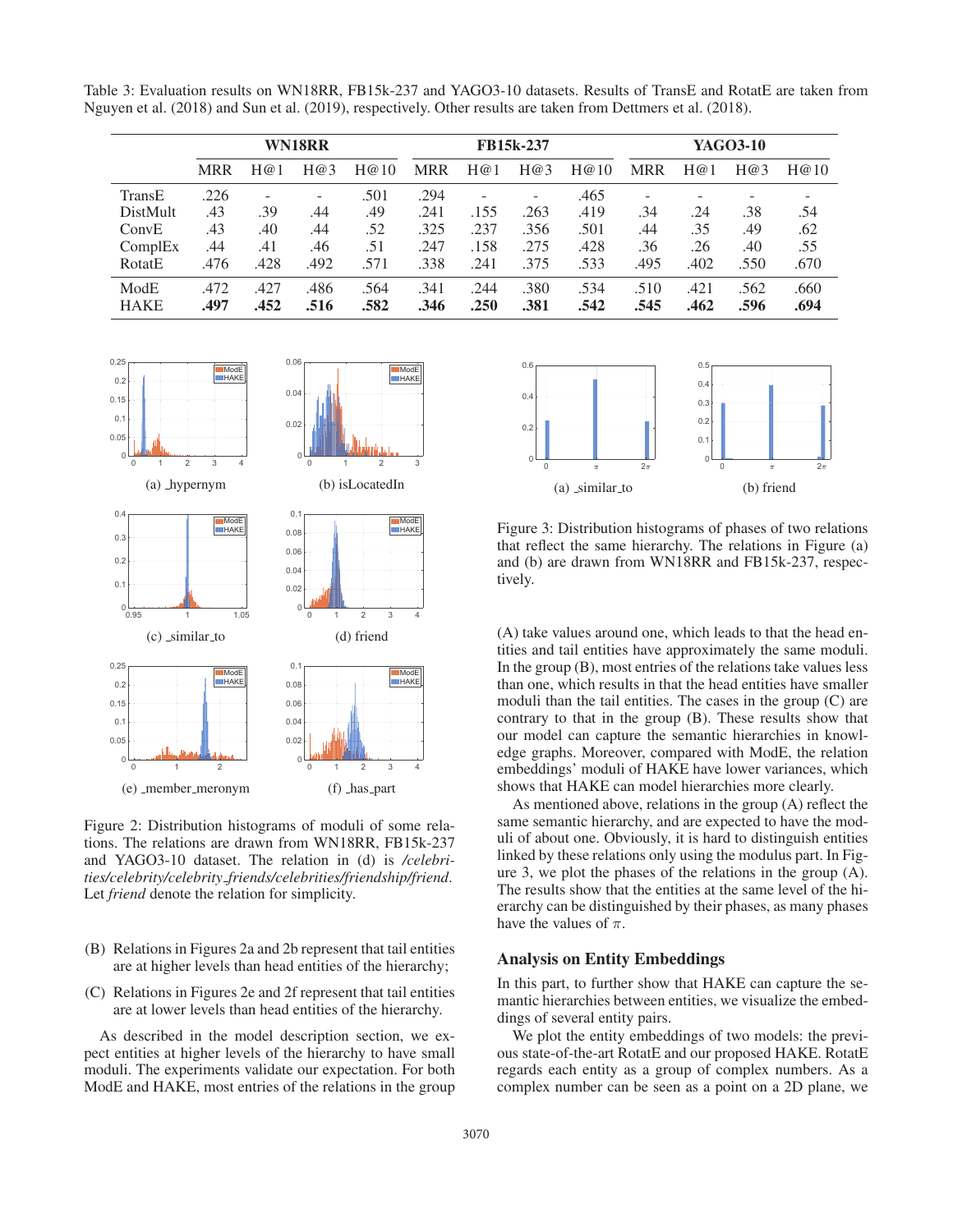Table 4: Ablation results on WN18RR, FB15k-237 and YAGO3-10 datasets. The symbols m, p, and b represent the modulus part, the phase part, and the mixture bias term, respectively.

|   |   |    |              |              | WN18RR       |              | <b>FB15k-237</b> |              |              | YAGO3-10     |              |              |              |              |
|---|---|----|--------------|--------------|--------------|--------------|------------------|--------------|--------------|--------------|--------------|--------------|--------------|--------------|
| m | D | b. | MRR          | H@1          | H@3          | H@10         | MRR              | H@1          | H@3          | H@10         |              | $MRR$ H@1    | H@3          | H@10         |
|   |   |    | .240<br>.465 | .047<br>.423 | .404<br>.480 | .527<br>.550 | .258<br>.324     | .121<br>.226 | .333<br>.361 | .508<br>.519 | .476<br>.480 | .374<br>.383 | .541<br>.532 | .658<br>.664 |
|   |   |    | .496         | .449         | .517         | .584         | .336             | .239         | .373         | .533         | .522         | .429         | .581         | .693         |
|   |   |    | .497         | .452         | .516         | .582         | .346             | .250         | .381         | .542         | .545         | .462         | .596         | .694         |

Table 5: Comparison results with TKRL models (Xie, Liu, and Sun 2016) on FB15k dataset. RHE, WHE, RHE+STC, and WHE+STC are four versions of TKRL model , of which the results are taken from the original paper.

|      | HAKE |     |      | RHE WHE RHE+STC WHE+STC |     |
|------|------|-----|------|-------------------------|-----|
| H@10 | .884 | 694 | .696 | 731                     | 734 |

can plot the entity embeddings on a 2D plane. As for HAKE, we have mentioned that it maps entities into the polar coordinate system. Therefore, we can also plot the entity embeddings generated by HAKE on a 2D plane based on their polar coordinates. For a fair comparison, we set  $k = 500$ . That is, each plot contains 500 points, and the actual dimension of entity embeddings is 1000. Note that we use the logarithmic scale to better display the differences between entity embeddings. As all the moduli have values less than one, after applying the logarithm operation, the larger radii in the figures will actually represent smaller modulus.

Figure 4 shows the visualization results of three triples from the WN18RR dataset. Compared with the tail entities, the head entities in Figures 4a, 4b, and 4c are at lower levels, similar levels, higher levels in the semantic hierarchy, respectively. We can see that there exist clear concentric circles in the visualization results of HAKE, which demonstrates that HAKE can effectively model the semantic hierarchies. However, in RotatE, the entity embeddings in all three subfigures are mixed, making it hard to distinguish entities at different levels in the hierarchy.

# Ablation Studies

In this part, we conduct ablation studies on the modulus part and the phase part of HAKE, as well as the mixture bias item. Table 4 shows the results on three benchmark datasets.

We can see that the bias can improve the performance of HAKE on nearly all metrics. Specifically, the bias improves the H@1 score of 4.7% on YAGO3-10 dataset, which illustrates the effectiveness of the bias.

We also observe that the modulus part of HAKE does not perform well on all datasets, due to its inability to distinguish the entities at the same level of the hierarchy. When only using the phase part, HAKE degenerates to the pRotatE model (Sun et al. 2019). It performs better than the modulus part, because it can well model entities at the same level of



(c) *(Irenidae, member meronym, Oscines)*

Figure 4: Visualization of the embeddings of several entity pairs from WN18RR dataset.

the hierarchy. However, our HAKE model significantly outperforms the modulus part and the phase part on all datasets, which demonstrates the importance to combine the two parts for modeling semantic hierarchies in knowledge graphs.

## Comparison with Other Related Work

We compare our models with TKRL models (Xie, Liu, and Sun 2016), which also aim to model the hierarchy structures. For the difference between HAKE and TKRL, please refer to the Related Work section. Table 5 shows the H@10 scores of